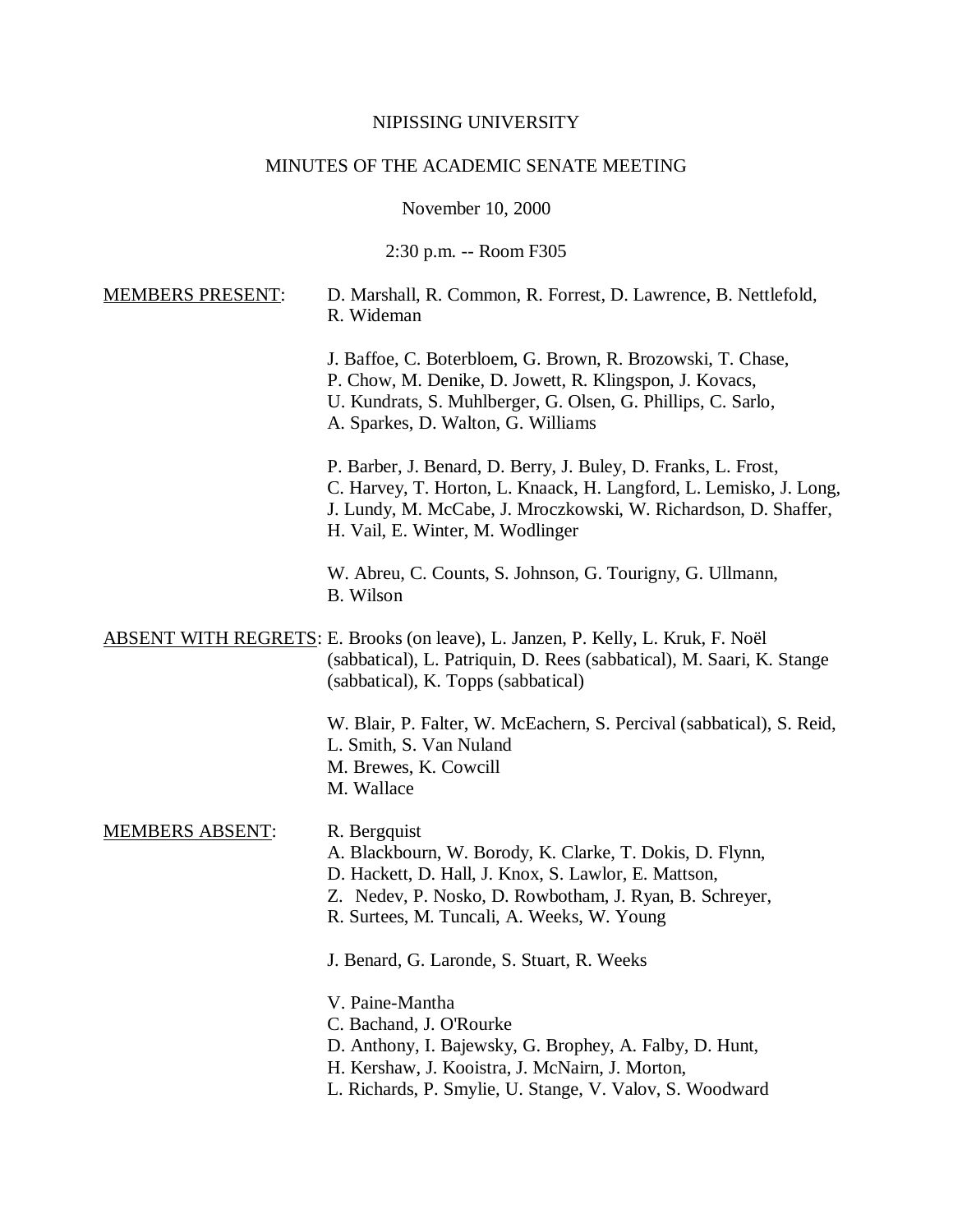MOTION #1: Moved by M. Wodlinger, seconded by P. Chow that the minutes of the regular meeting of the Academic Senate dated October 6, 2000 be adopted. CARRIED

## ANNOUNCEMENTS

The President welcomed Barbara Taylor, Vice President Academic at Canadore College to the November Senate meeting. Dr. Marshall expressed his pleasure with the success of the IT wing opening. The President informed senators that he would be occupied throughout the fall in significant negotiations with the provincial government. He stated that formula decisions regarding Nipissing's future funding would be made within six weeks and he noted that these decisions would affect the university for a decade. Dr. Marshall explained his involvement as one of five university presidents on the Working Group on University Capacity. An agreement is pending between the universities and government with regard to the number of additional students who will enter the university system over the next few years and how the students will be funded by the government. The President stated that SuperBuild will be the last major capital announcement with no additional capital envelopes on the horizon. Therefore, the university will have to seek other means of funding. Nipissing still remains at 70% capacity according to COU space standards, even with the SuperBuild monies. Dr. Marshall stated that the various issues are expected to be resolved before Christmas. The President spoke briefly about the Investing in Students Task Force and the government's investigation of best practices among colleges and universities to determine how institutions can perform better in order to serve their students. Nipissing's response will focus on current initiatives, such as the medical library proposal, with the hope of receiving funding. The President announced that he would represent the system, as Chair of the Standing Committee on the Relationship Between Colleges and Universities, and present the COU brief on Bill 132 to the Standing Committee on General Government on November 22. The President's final remark concerned the November  $12<sup>th</sup>$  release of the Maclean's university ranking. He will prepare an analysis and circulate to all staff next week.

Dr. Forrest reminded senators of the November  $17<sup>th</sup>$  visit of Dr. Richard Marceau from Ecole Polytechnique. It is hoped that he will assist Nipissing in finding Computer Science faculty. The Dean announced that the recently issued grading standards and practices report was discussed at the last meeting of the Arts and Science Council. He stated that a report regarding chairs and departmental structures would be forthcoming soon. Dr. Forrest stated that he had received six applications for sabbatical leave.

Dr. Common announced that the Faculty of Education had passed a motion approving the implementation of a mandatory laptop program for all Education students for introduction as of September 2001. The Dean stated that one sabbatical application had been received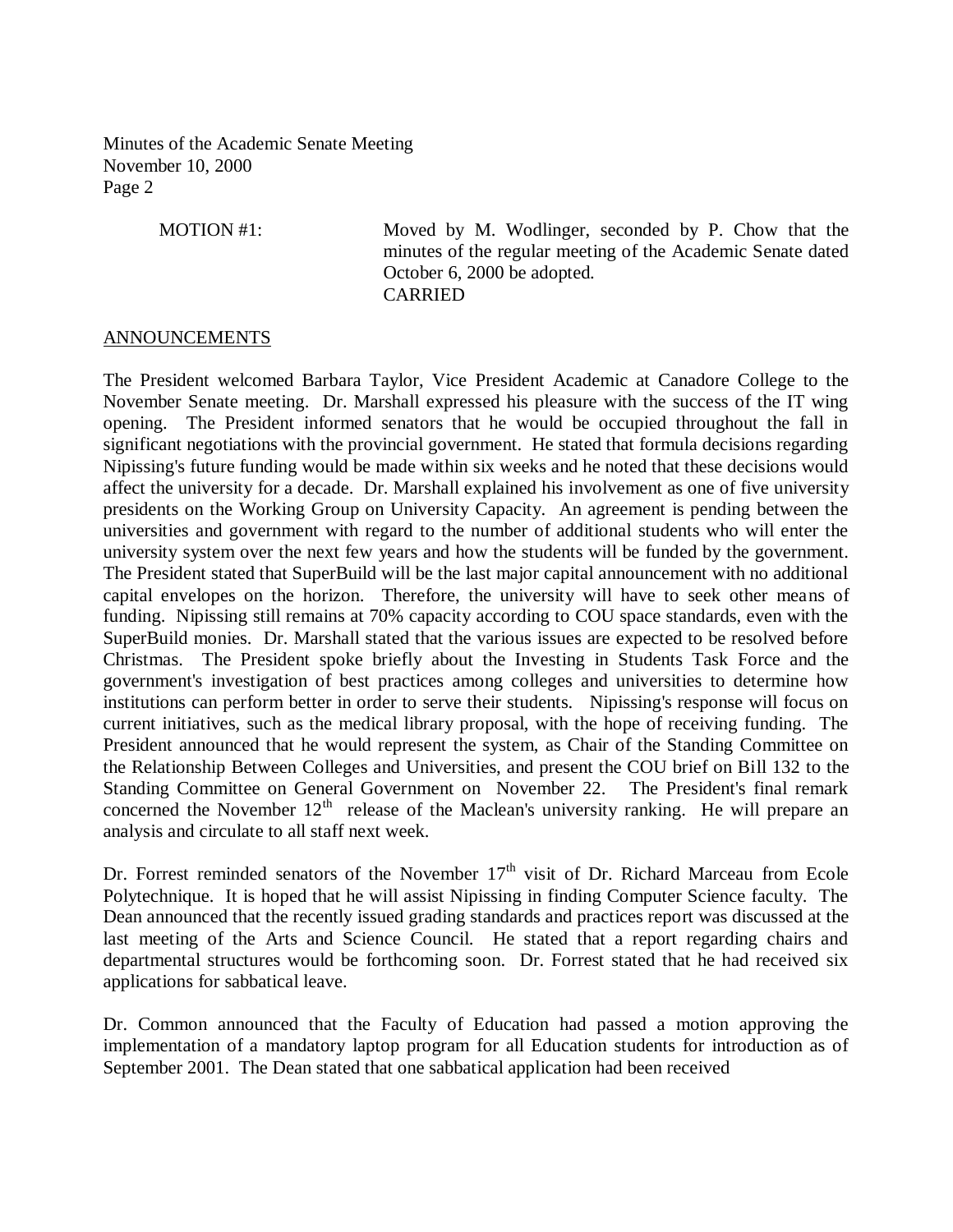Dr. Denike circulated a profile document outlining the Nipissing University Faculty Association Award/Bursary Series. Initiated in April 2000, the series was developed based on a fully expendable fund of \$21,000 annually. Dr. Denike explained the four achievement awards of \$2500 each, awarded annually, two per faculty; the unique learning opportunities fund and the \$3000 emergency fund created to allow students in crisis immediate access to money. Dr. Denike encouraged faculty to bring this information to the attention of students so that they may compete for the awards.

Admissions, Promotions and Petitions Committee

| <b>MOTION #2:</b> | Moved by D. Lawrence, seconded by A. Sparkes that the<br>Report of the Admissions, Promotions and Petitions<br>Committee dated October 24, 2000 be received.<br><b>CARRIED</b>                                                                                              |
|-------------------|-----------------------------------------------------------------------------------------------------------------------------------------------------------------------------------------------------------------------------------------------------------------------------|
| MOTION #3:        | Moved by D. Lawrence, seconded by A. Sparkes that Senate<br>admit to their respective degrees in-course the students listed<br>in Appendix A who have completed all requirements of their<br>respective degrees and that diplomas for the degrees be<br>awarded.<br>CARRIED |

University Curriculum Committee

| <b>MOTION #4:</b> | <b>CARRIED</b>               | Moved by D. Lawrence, seconded by S. Muhlberger that the<br>Report of the University Curriculum Committee dated<br>October 31, 2000 be received.                            |
|-------------------|------------------------------|-----------------------------------------------------------------------------------------------------------------------------------------------------------------------------|
| <b>MOTION #5:</b> | courses. Details as follows: | Moved by M. Denike, seconded by D. Jowett that the<br>Curriculum Committee recommend to Senate the following<br>courses as an omnibus motion to the Senate approved list of |
|                   |                              | NURS1006E Self Awareness/Success<br>NURS1016E Nursing and Health                                                                                                            |
|                   |                              | NURS1026E Nursing Healthy Individuals (Clinical)                                                                                                                            |
|                   |                              | BIOL1706E Structure and Function of the Human Body I                                                                                                                        |
|                   |                              | PSYC1036E Applied Developmental Psychology                                                                                                                                  |
|                   |                              | <b>NURS1007E</b> Professional Awareness                                                                                                                                     |
|                   |                              | NURS1017E Aging and Health                                                                                                                                                  |
|                   |                              | NURS1027E Nursing Older Adults (Clinical)                                                                                                                                   |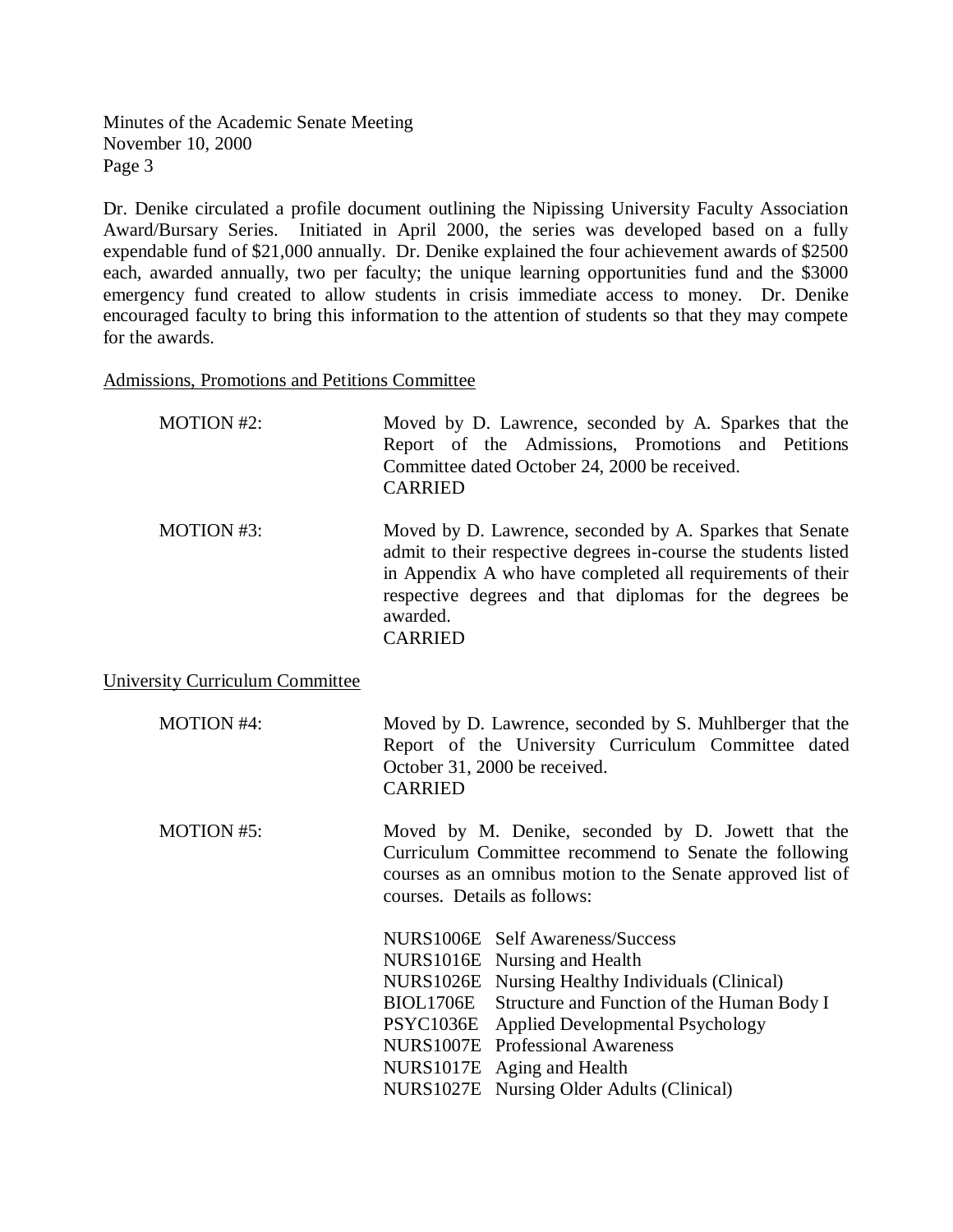| <b>BIOL1707E</b> | Structure and Function of the Human Body II      |
|------------------|--------------------------------------------------|
| SOCI2036E        | <b>Introduction to Social Gerontology</b>        |
| <b>NURS2006E</b> | <b>Health Assessment</b>                         |
| <b>NURS2016E</b> | <b>Health Challenges</b>                         |
| <b>NURS2026E</b> | Nursing in the Acute Care Setting (Clinical)     |
| <b>BIOL1206E</b> | <b>Introduction to Biochemistry</b>              |
| <b>NURS2526E</b> | Pathophysiology                                  |
| <b>NURS2007E</b> | <b>Legal and Ethical Perspectives</b>            |
| <b>NURS2017E</b> | <b>Community Health Nursing</b>                  |
| <b>NURS2027E</b> | Nursing in the Community (Clinical)              |
| <b>BIOL2116E</b> | Principles of Microbiology                       |
| <b>NURS2037E</b> | Pharmacology                                     |
| <b>NURS3006E</b> | <b>Therapeutic Relationships</b>                 |
| <b>NURS3016E</b> | <b>Challenges in Specialized Settings</b>        |
| <b>NURS3026E</b> | Nursing in Specialized Settings (Clinical)       |
| SOCI3186E        | Health and the Family                            |
| <b>NURS3036E</b> | Promoting Health Through Nutrition               |
| <b>NURS3007E</b> | <b>Advanced Community Challenges</b>             |
| <b>NURS3017E</b> | <b>Complex Health Challenges</b>                 |
| <b>NURS3027E</b> | <b>Nursing</b><br>Communities and<br>Populations |
|                  | (Clinical)                                       |
| <b>NURS4016E</b> | Research in Nursing and Health                   |
| <b>NURS4006E</b> | <b>Nursing Informatics</b>                       |
| <b>NURS4026E</b> | <b>Advanced Nursing Practice (Clinical)</b>      |
| <b>NURS4007E</b> | Leadership and Management in Nursing             |
| <b>NURS4008E</b> | Preceptorship                                    |
| <b>CARRIED</b>   |                                                  |
|                  |                                                  |

MOTION #6: Moved by M. Denike, seconded by L. Lemisko that the Senate document entitled "Senate Academic Regulations and Policies, September 2000" be amended by adding Section 16.0 namely, a new 4-year Bachelor of Science in Nursing as outlined on pages 102-107. CARRIED

## Academic Planning Committee

MOTION #7: Moved by D. Marshall, seconded R. Common that the Report of the Academic Planning Committee dated October 31, 2000 be received.

CARRIED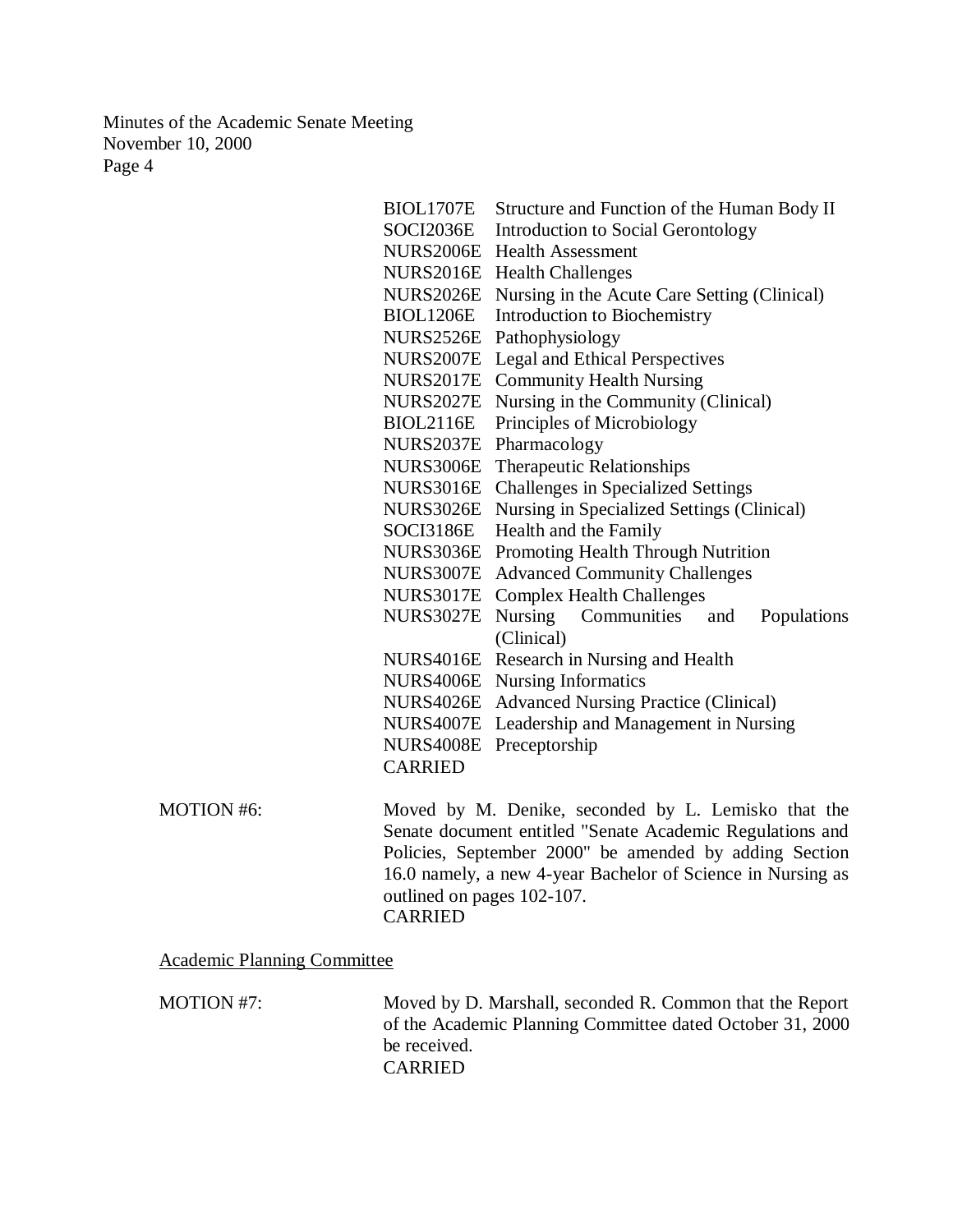| <b>MOTION #8:</b>                  | Moved by D. Marshall, seconded by J. Baffoe that Senate<br>approve, for development, in principle, a four-year<br>concentration in Mathematics in the Faculty of Arts and<br>Science.<br><b>CARRIED</b>                                                                                                                                                     |
|------------------------------------|-------------------------------------------------------------------------------------------------------------------------------------------------------------------------------------------------------------------------------------------------------------------------------------------------------------------------------------------------------------|
| MOTION #9:                         | Moved by M. Denike, seconded by R. Forrest that Senate<br>approve, for implementation, the Collaborative Bachelor of<br>Science in Nursing degree (BScN).<br><b>CARRIED</b>                                                                                                                                                                                 |
| MOTION #10:                        | Moved by R. Common, seconded by J. Lundy that Senate<br>recommend to the Board the addition of the following five,<br>new tenure track positions in the Faculty of Education:<br><b>Curriculum Development and Evaluation</b><br>$I/S$ English<br>Physical Education/Health (J/I/S)<br>Computers $(J/I/S)$<br><b>Education Psychology</b><br><b>CARRIED</b> |
| <b>Honorary Degrees Committee</b>  |                                                                                                                                                                                                                                                                                                                                                             |
| MOTION #11:                        | Moved by D. Marshall, seconded by D. Shaffer that Senate<br>move into an in-camera session.<br><b>CARRIED</b>                                                                                                                                                                                                                                               |
| MOTION #12:                        | Moved by D. Marshall, seconded by R. Common that the<br>Report of the Honorary Degrees Committee dated October<br>30, 2000 be received.<br><b>CARRIED</b>                                                                                                                                                                                                   |
| MOTION #13:                        | Moved by D. Marshall, seconded by J. Baffoe that Senate<br>move out of the in-camera session.<br><b>CARRIED</b>                                                                                                                                                                                                                                             |
| <b>University Research Council</b> |                                                                                                                                                                                                                                                                                                                                                             |

MOTION #14: Moved by M. Wodlinger, seconded by L. Lemisko that the Report of the University Research Council dated 19 October 2000 be received. CARRIED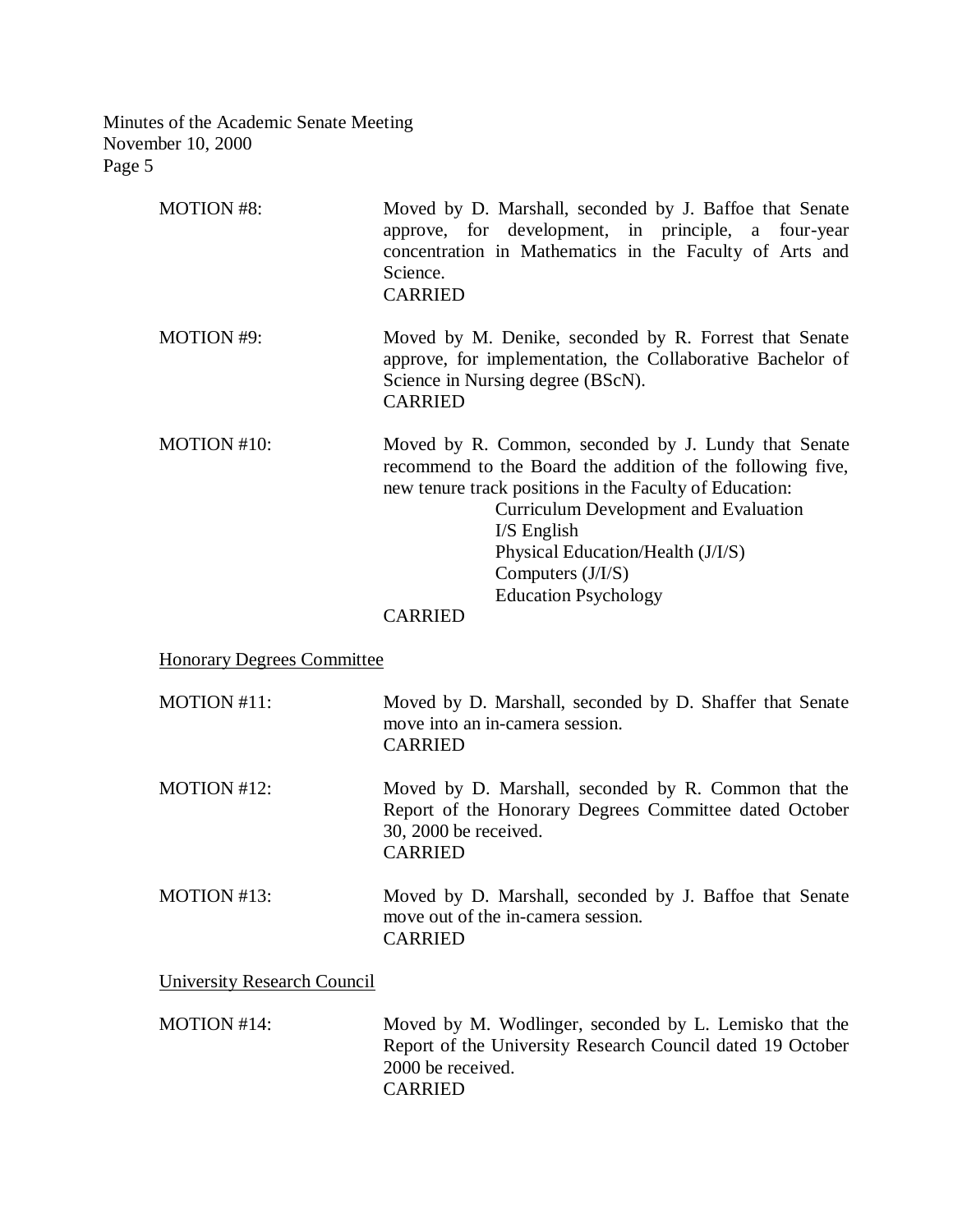> MOTION #15: Moved by M. Wodlinger, seconded by L. Lemisko that, as of the 2001 Winter Competition, a researcher may apply for internal funding for a maximum of six (6) years, without applying for external funding. Following the sixth year, the URC may withhold further funding, until an external research grant proposal is forwarded to the Research Office. CARRIED

# **REPORTS OF REPRESENTATIVES ON OTHER BODIES**

Prof. Klingspon gave an oral report sharing the discussions held at the Board Orientation on October 12 and the Board Retreat held on October 28 & 29. He noted that Tracy MacLeod had outlined the fundraising campaign for this year. Prof. Klingspon stated that the Development and Public Relations Committee had been renamed as the Advancement Committee and the terms of reference had been modified to allow a closer link with the Finance Committee. He explained that the Board Retreat was an opportunity to engage in excellent plenary and small group sessions to explore the theme of "corporatization in higher education."

Prof. Kundrats briefly reported on the Alumni Association activities. The golf tournament held in October was a financial success. The first meeting of the "retreats" will occur in January. A subcommittee will be formed next month, as well as the likelihood of new chapters.

Dr. Common announced that a full report from the Teacher Education Advisory Committee will be presented at the December Senate meeting.

## **OTHER BUSINESS**

| MOTION #16: | Moved by R. Forrest, seconded by J. Baffoe that Senate now<br>elect one faculty senator from Arts and Science (excluding<br>Business) and one faculty senator from Education to serve on<br>the Senate Selection Committee for the three tenure track<br>positions in Business. Other members of the Selection<br>Committee include: J. Baffoe, C. Sarlo, J. Knox, and R.<br>Bergquist.<br><b>CARRIED</b> |  |
|-------------|-----------------------------------------------------------------------------------------------------------------------------------------------------------------------------------------------------------------------------------------------------------------------------------------------------------------------------------------------------------------------------------------------------------|--|
|             | J. Baffoe nominated L. Lemisko<br>J. Baffoe nominated D. Hall                                                                                                                                                                                                                                                                                                                                             |  |
| MOTION #17: | Moved by M. Wodlinger, seconded by J. Buley that<br>nominations cease.<br>CARRIED                                                                                                                                                                                                                                                                                                                         |  |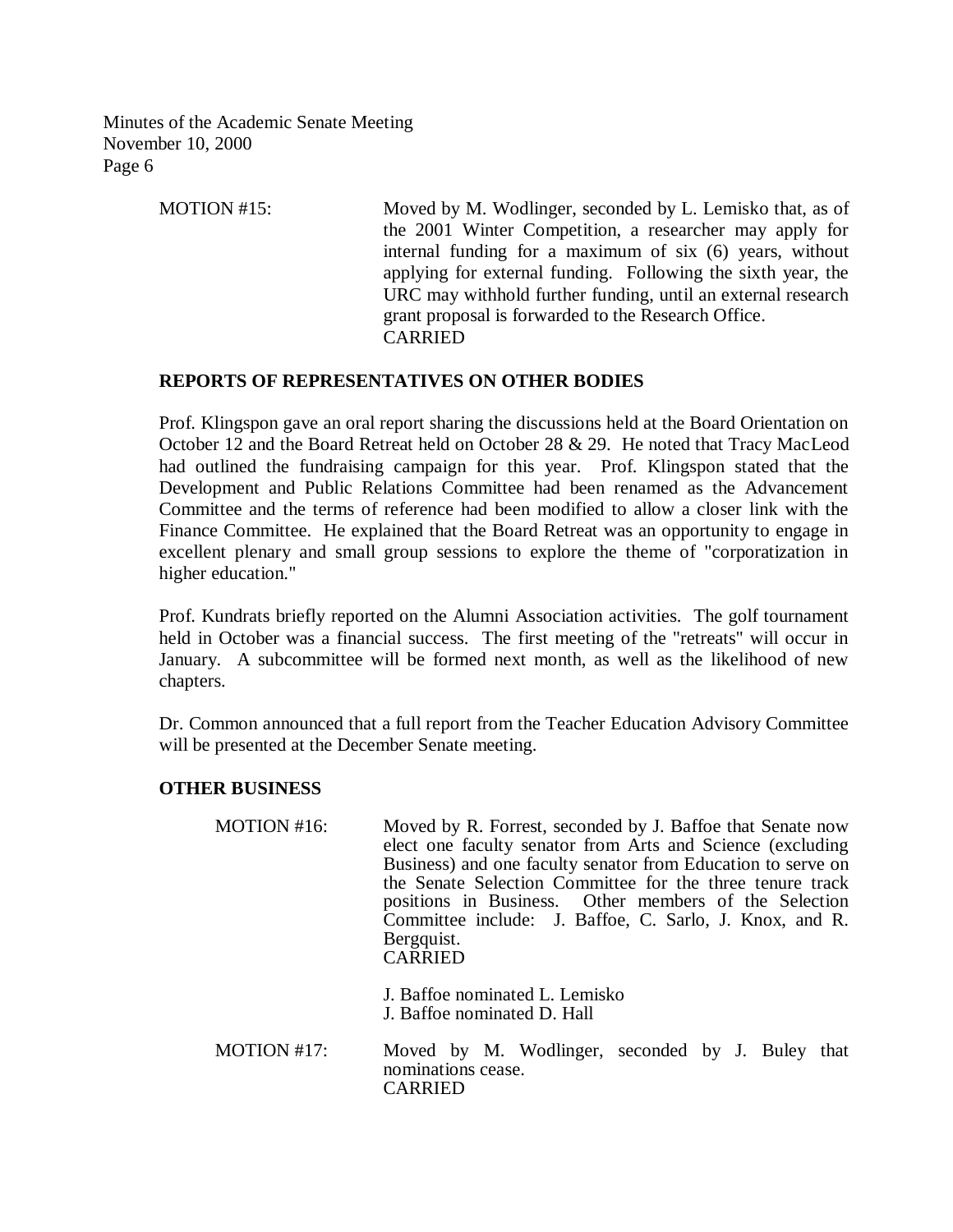Acclaimed: D. Hall, L. Lemisko

MOTION #18: Moved by R. Forrest, seconded by A. Sparkes that Senate now elect one faculty senator from Arts and Science (excluding Computer Science) and one faculty senator from Education to serve on the Senate Selection Committee for the tenure track position in Computer Science. Other members of the Selection Committee include: B. Schreyer, Z. Nedev, T. Chase and M. Tuncali. CARRIED

> M. Wodlinger nominated L. Knaack R. Forrest nominated D. Rowbotham

MOTION #19: Moved by D. Jowett, seconded by C. Harvey that nominations cease. CARRIED

Acclaimed: L. Knaack, D. Rowbotham

MOTION #20: Moved by R. Forrest, seconded by P. Chow that Senate now elect one faculty senator from Arts and Science (excluding Psychology) and one faculty senator from Education to serve on the Senate Selection Committee for the tenure track position in Psychology. Other members of the Selection Committee include: M. Saari, K. Stange, P. Chow and D. Flynn. CARRIED

> M. Wodlinger nominated L. Frost D. Walton nominated M. Denike

MOTION #21: Moved by A. Sparkes, seconded by D. Jowett that nominations cease. CARRIED

Acclaimed: M. Denike, L. Frost

MOTION #22: Moved by R. Common, seconded by R. Wideman that Senate now elect one faculty senator from Arts and Science and one faculty senator from Education to serve on the Senate Selection Committee for the four tenure track positions in the Faculty of Education. The other members of the committee include: R. Common, R. Wideman, L. Frost, S. Reid, J. Lundy, M. Wodlinger, E. Winter, T. McEachern and D. Franks. CARRIED

R. Common nominated K. Boterbloem

L. Frost nominated D. Berry